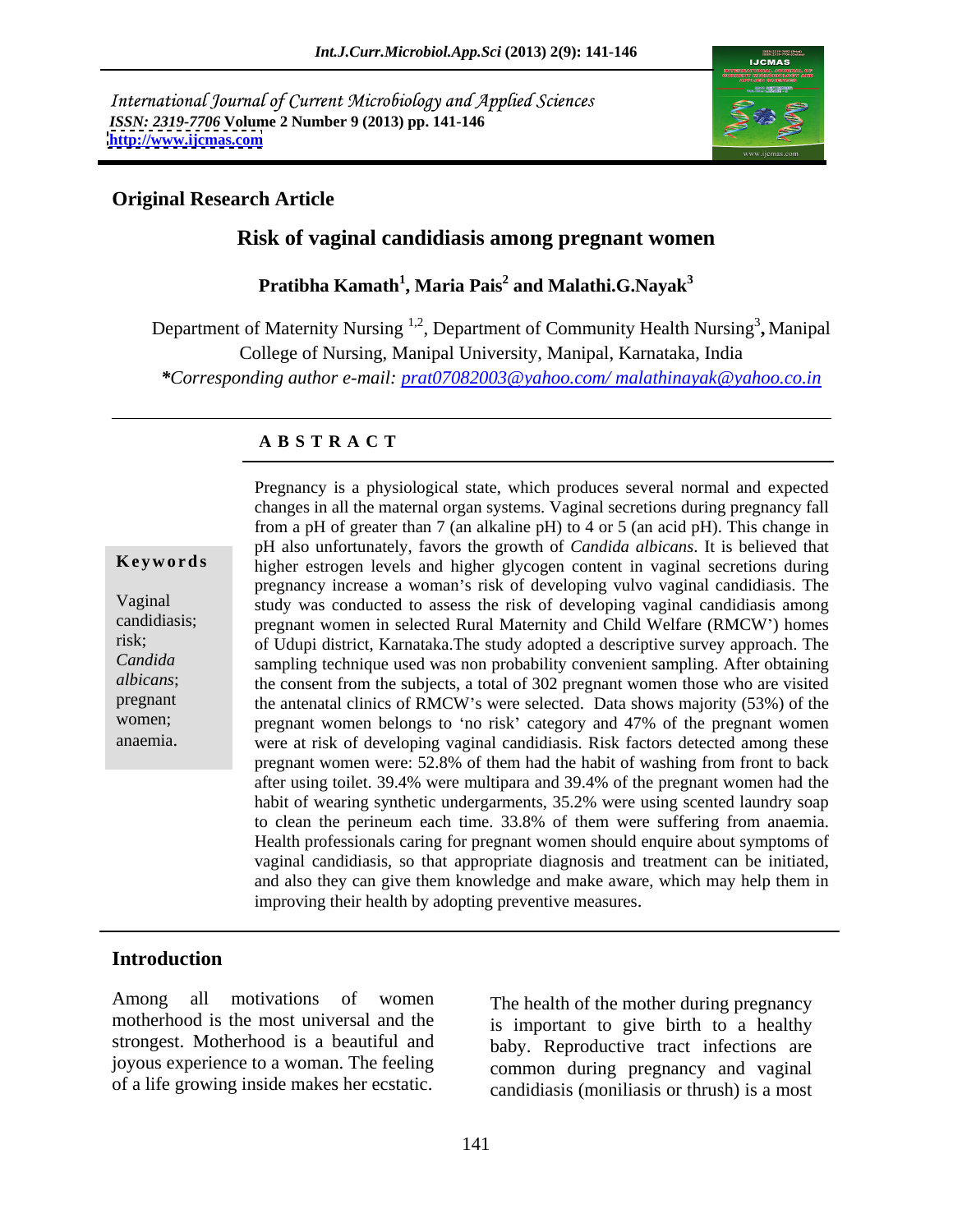infection for many pregnant women. Vulvovaginal candidiasis appears to occur estrogen levels, such as oral contraceptive use (especially when estrogen dose is high), pregnancy, and estrogen therapy.

Pregnancy is a physiological state, which produces several normal and expected changes in all the maternal organ systems. <br>
Vaginal secretions during pregnancy fall modalities. Pregnant Vaginal secretions during pregnancy fall modalities. Pregnant women were from a pH of greater than 7 (an alkaline interviewed and urogenital samples pH) to 4 or 5 (an acid pH). This occurs subsequently collecte because of the action of Lactobacillus during the study because of the action of Lactobacillus during the study period, and a acidophilus, bacteria that grow freely in the increased glycogen environment, and by so doing increase the lactic acid content of secretions. This changing acid content helps to make the vagina resistant to bacterial invasion for the length of the 20.3% was recorded among the control.<br>
pregnancy This change in pH also Those who did not know Candidiasis as a pregnancy. This change in pH also Those who did not know Candidiasis as a unfortunately, favors the growth of disease were 94.1% and 95.4% could not unfortunately, favors the growth of Candida albicans. Candida infection occurs more frequently in pregnant women. It is believed that higher estrogen levels and higher glycogen content in vaginal secretions during pregnancy disease of any serious clinical increase a woman's risk of developing significance. Also, 94.1% could not vulvo-vaginal candidiasis (Plitteri Adele,

candidiasis, caused by opportunist yeast, have a vaginal infection episode during *et al.*, (2011). their life span (Lanchares and Hernandez, 2000). Possible risk factors causing an increase in *Candida* infections include prior antibiotic therapy, pregnancy, Data was collected by survey approach diabetes mellitus (DM), oral from all the pregnant women those who

common and frequently distressing progestin, and immunosuppressed patients more often in the setting of increased patients ((Lanchares and Hernandez, 2000; (transplanted patients, cancer patients treated with chemotherapy, and HIV Guiot *et al.,* 1994).

2007). The subset of the subset of the series associated with candidiasis. Study Wilkinson described vaginal Candidiasis vulvovaginal candidiasis among pregnant for the first time in 1849. Vaginal women in Gboko is high with a candidiasis is a fungal or yeast infection of corresponding low level of awareness and the vulva and/or vagina. Vaginal care about the disease. Health education *Candida*, is a common and increasing as to raise the knowledge and level of disease in women (Sobel *et al.,* 1998). awareness of the people towards seeking Approximately 75% of all women will prompt and appropriate treatment (Jombo Jombo *et al.,* (2011) conducted an exploratory survey among 150 pregnant women in West Africa in 2009 on symptomatic vulvovaginal candidiasis: knowledge, perceptions and treatment modalities. Pregnant women were interviewed and urogenital samples subsequently collected and processed during the study period, and a corresponding 153 samples were collected from age matched females who were not pregnant. Result revealed that the rate of urogenital colonization by candida species among pregnant women was 47.7%. While 20.3% was recorded among the control. Those who did not know Candidiasis as a disease were 94.1% and 95.4% could not list at least one urogenital symptom unique to candidiasis; 83.6% of the respondents felt there was no compelling need for treatment while 86.3% did not consider the disease of any serious clinical significance. Also, 94.1% could not mention at least one valid health risk associated with candidiasis. Study concluded that, the rate of symptomatic should be instituted at ante-natal clinics so prompt and appropriate treatment (Jombo *et al.,* (2011).

## **Materials and Methods**

contraceptives containing estrogen and attended antenatal clinic RMCW centre's attended antenatal clinic RMCW centre's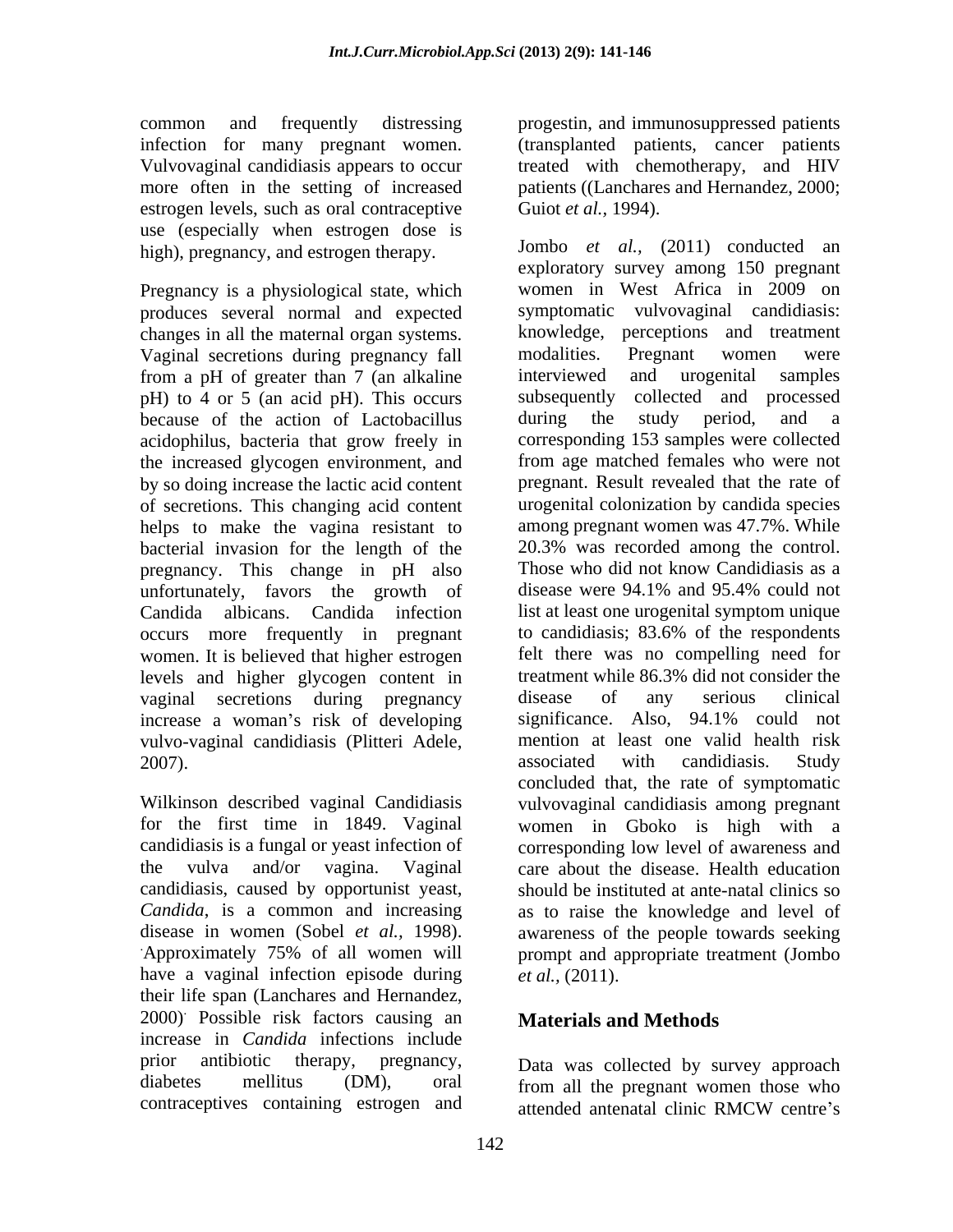and fulfilled the sampling criteria. In this wearing synthetic undergarments, 35.2% study, 302 pregnant women were selected were using scented laundry soap to clean by non probability convenient sampling the perineum each time, 33.8% of them method. Demographic proforma, and were suffering from anaemia, 29.6% of modified Srivastav Socio economic status the women had severe vaginal discharge, scale to assess the socio economic 26.9% of them had vulval itching and background and risk assessment tool was 26.8% of the women had previous history used to assess the risk of developing vaginal candidiasis. Data were analyzed by using SPSS 16 version.

Most of the pregnant women (55.96%) who participated in this study were in the age group of 26-33 years, majority of them (80.79%) belongs to Hindu religion, and  $53.2\%$  pregnant women were in  $3^{\text{rd}}$ trimester. Majority(64.9%) of the pregnant moderate socio economic status (Table1).

## **Description of vaginal candidiasis risk**

The pregnant women were surveyed to assess the risk of developing vaginal candidiasis by using risk assessment tool. score of 'one' and above. Out of 302

# **Description of risk factors of vaginal**

Majority of the pregnant women (52.8%) who were at risk of developing vaginal in UK, majority of the cases who harbour<br>candidiasis were having the habit of candida in vagina belonged to the candidiasis were having the habit of washing from front to back after using toilet. 39.4% were multipara, 39.4% of the pregnant women had the habit of

wearing synthetic undergarments, 35.2% the perineum each time, 33.8% of them were suffering from anaemia, 29.6% of of vaginal candidiasis

**Result and Discussion** the pregnant women (52.8%) belonges to **Sample characteristics** the pregnant women (57%) were in 3<sup>rd</sup> 53.2% pregnant women were in  $3^{rd}$  (83.14%) who attended RMCWs belonged <sup>rd</sup> (83.14%) who attended RMCWs belonged women who attend RMCWs belonged to findings of the present study are supported The findings of the present study indicated that out of 47% with risk samples, most of the age group of 26-33 years. Majority of rd trimester and 32.4% of them were in  $2^{nd}$ nd trimester and rest were in  $1<sup>st</sup>$  trimester. st trimester. Health personnel (33.8%) were the major source of health information for many of subjects. Most of the pregnant women to moderate socio economic status. The by following studies:

**score** UK by Akinbiyi A, to determine the Risk status was classified as 'no risk' with percentage of women (65.7%) was in the the score of 'zero' and 'with risk' with the age group of 21–30 years (Akinbiyi *et al.,* pregnant women 53% belonged to 'no conducted a prospective study in Aligarh, risk' category, where as 47% belonged to India, among 1050 women, result with risk' category (Fig 1). revealed that women of the 21–25 age **candidiasis** 30 age groups (Anis Ahmad and Asad A prospective study which is conducted in prevalence and age distribution of Candida albicans among asymptomatic pregnant women and detected prevalence of candida albicans was 12.5%, and the highest 2009). Anis Ahmad and Asad U. Khan conducted a prospective study in Aligarh, India, among 1050 women, result group had the highest frequency of *Candida*-positive cultures followed by 26 U.Khan, 2009). C L Goh and Tirumoorthy conducted a study on Vaginal candidiasis in UK, majority of the cases who harbour candida in vagina belonged to the reproductive age group between 20 to 39 years of age.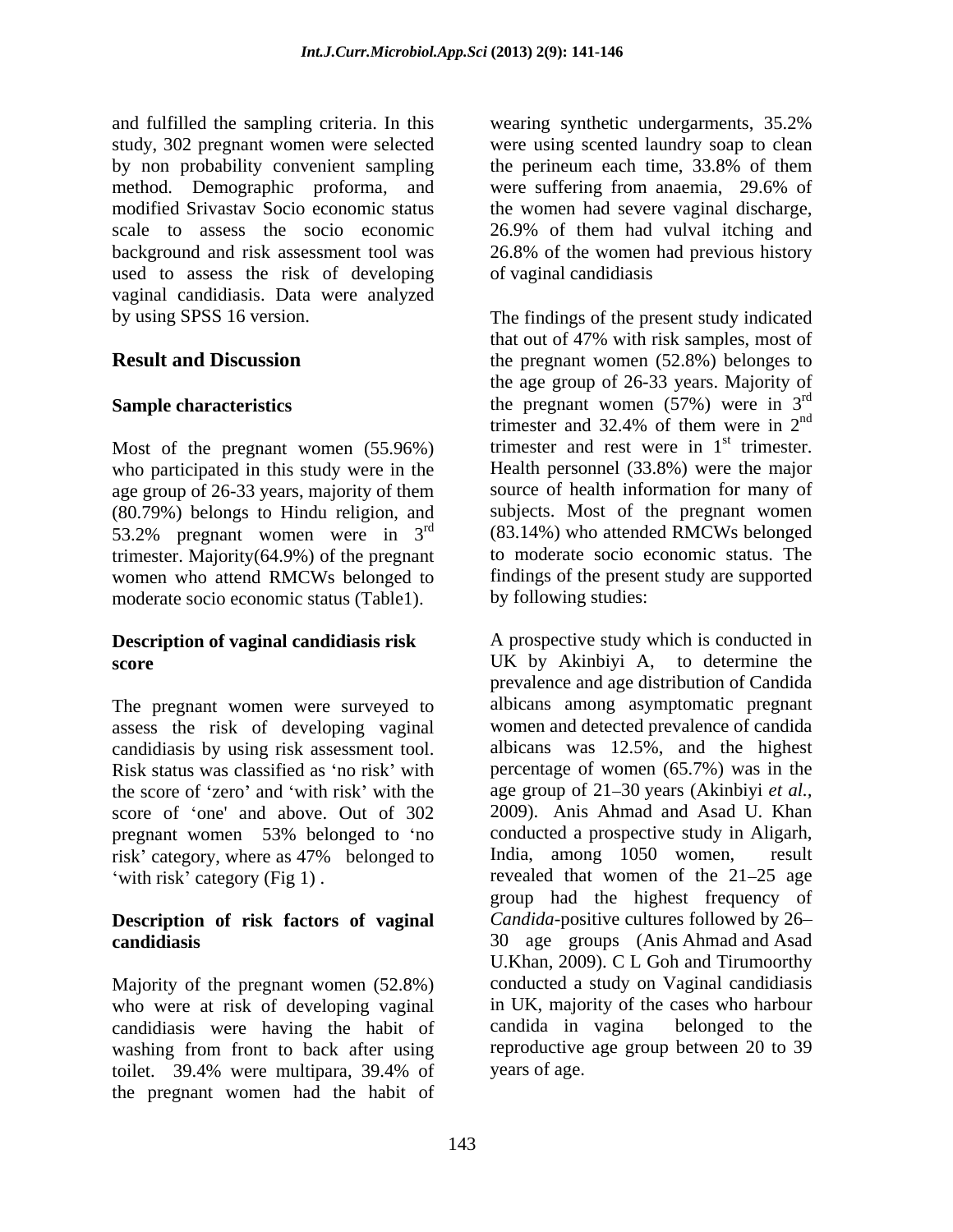| <b>Sample Characteristics</b>               |     | $\frac{6}{10}$ |
|---------------------------------------------|-----|----------------|
| Age in years                                |     |                |
| $18 - 25$                                   | 116 | 38.4           |
| $\frac{1}{26 - 33}$                         | 169 | 55.9           |
| $34 - 40$                                   | 17  | 5.6            |
| Trimester of pregnancy                      |     |                |
| 1st                                         | 41  | 13.6           |
| 2 <sub>nd</sub><br>$\overline{\phantom{0}}$ | 101 | 33.4           |
| $\gamma$ rd                                 | 160 | 53.2           |
| Religion                                    |     |                |
| Hindu                                       | 244 | 80.7           |
| Christian                                   | 03  | 0.9            |
| Muslim                                      | 55  | 18.2           |
| Health information source                   |     |                |
| News paper                                  | 28  | 9.2            |
| Magazines                                   | 10  | 3.3            |
| Television                                  | 103 | 34.1           |
| Radio                                       | 12  | 3.9            |
| <b>Health Personnel</b>                     | 92  | 30.4           |
| Family members                              | 38  | 12.5           |
| Friends                                     | 13  | 4.3            |
| Neighbors                                   | 06  | 1.9            |
| Socio Economic Status                       |     |                |
| Low                                         | 18  | 5.9            |
| Moderate                                    | 259 | 85.7           |
| High                                        |     |                |

**Table.1** Frequency and percentage distribution of sample characteristic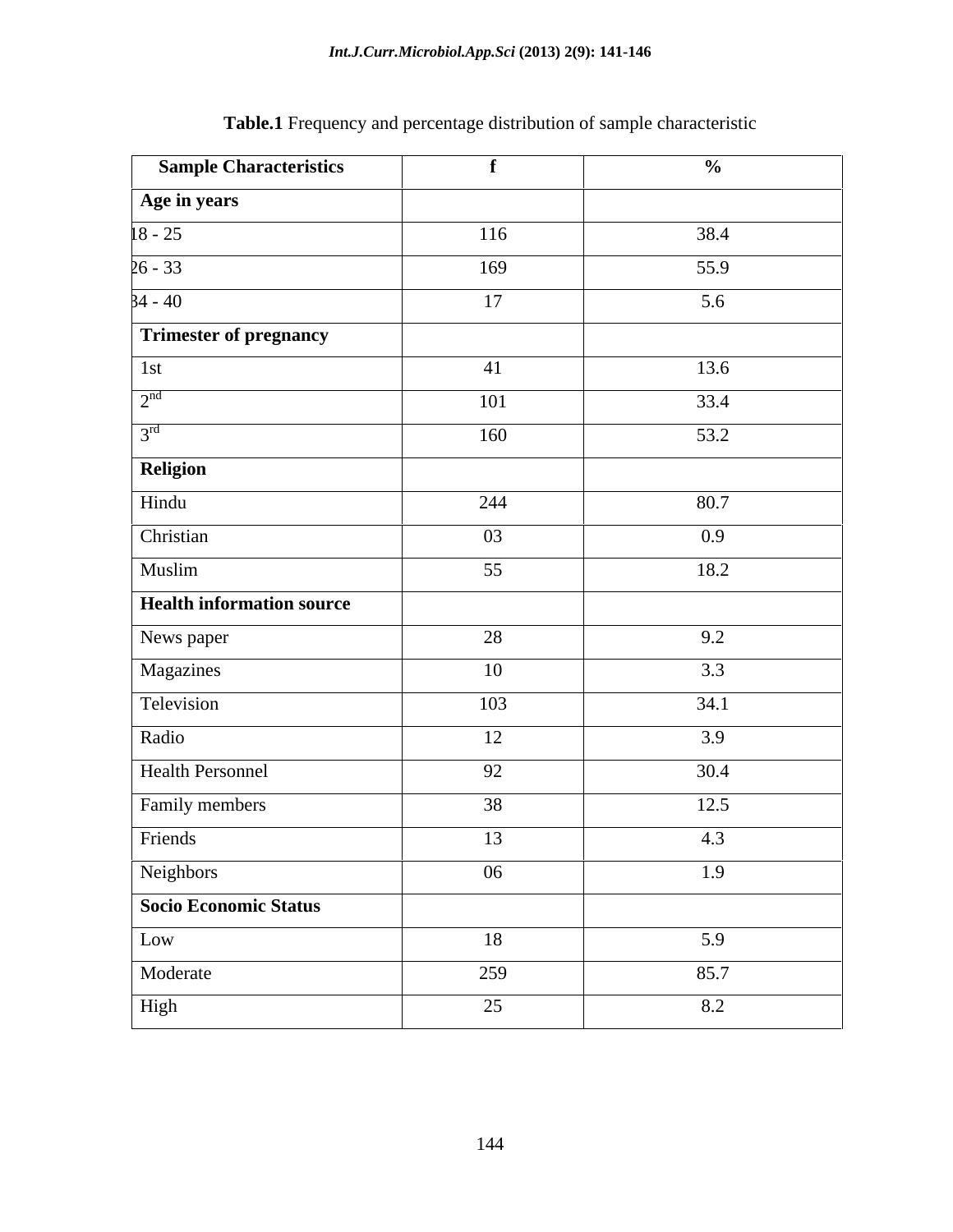| Table.2<br>$\sim$ $\sim$<br>e.2 Frequency and percentage description of risk factors of year.<br>vaginal candidiasis |  |
|----------------------------------------------------------------------------------------------------------------------|--|
| . .<br>$H - 174$                                                                                                     |  |

| <b>Risk factors of vaginal candidiasis</b>            | es (                        |               |
|-------------------------------------------------------|-----------------------------|---------------|
|                                                       |                             | $\frac{0}{0}$ |
| Severe vaginal discharge                              | $\Lambda$                   | 29.6          |
| Vulval itching                                        | 27                          | 26.9          |
| Previous history of vaginal candidiasis               |                             | 26.8          |
| Oral contraceptive pills (OCP) users                  |                             | 4.2           |
| Recent Antibiotic users                               |                             | 6.3           |
| Diabetic                                              |                             | 2.1           |
| On steroids                                           | $\sim$                      | 1.4           |
| Multipara                                             | 56                          | 39.4          |
| Taking Anti allergic drug for allergy                 |                             | 2.8           |
| Suffering from anemia                                 | 48                          | 33.8          |
| Suffering from hypothyroidism                         | $\overline{a}$              | 4.9           |
| Worm infestation problem                              | $\bigcap$ $\bigcap$<br>$2+$ | 16.9          |
| Multiple sexual partners                              |                             | 0.7           |
| Wear tight undergarments                              |                             | 2.1           |
| Think it is not necessary to change wet under garment |                             | 0.7           |
| Douches vagina                                        |                             | 2.1           |
| Wear synthetic undergarments                          | 56                          | 39.4          |
| using scented laundry soap                            | 50                          | 35.2          |
| sensitive to any perfumes or talcum powder            |                             | 2.1           |
| Washing from back to front after using toilet         | 75                          | 52.8          |

**Figure.1** Pie diagram showing percentage of risk category of vaginal candidiasis among pregnant women